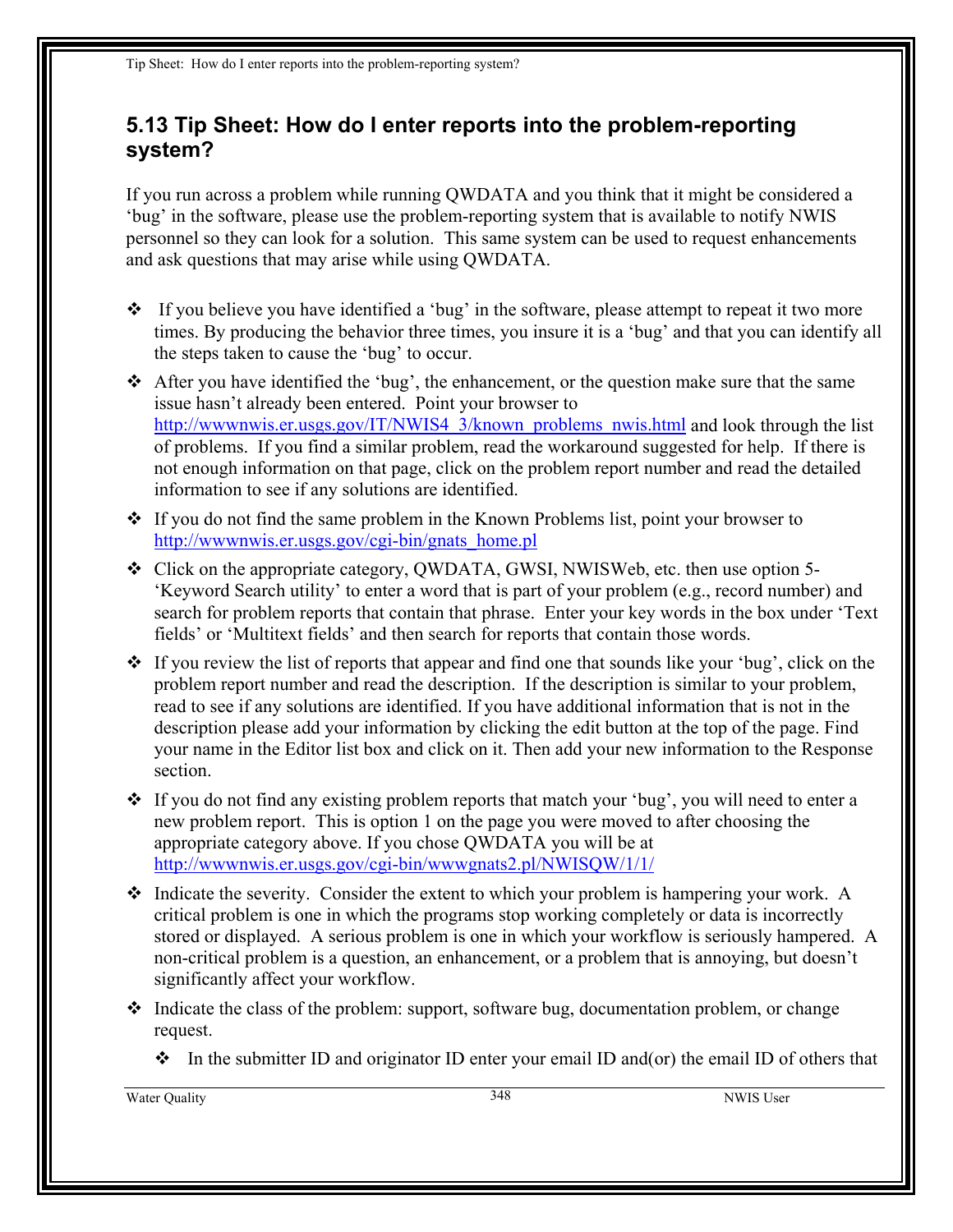might want to know about the progress of a solution to your problem. As information is added to the report you will receive emails containing that information.

- \* For the synopsis, include enough of a description that someone would be able to determine the program that caused the problem or created the question or enhancement. Consider using 10 words or less.
- $\cdot \cdot$  To determine the category, use the table below that lists the software program that is initiated by each menu option. If none of these categories seem appropriate, use water quality. (Program names followed by an asterisk are not currently in the list of categories. For the qwtable programs, please use qwtable for qwtable 1-5. For all other program names followed by an asterisk, please use the water\_quality category.)

| <b>QWDATA main menu option</b><br>(option number) | Sub-menu option<br>(option number)             | Program name |
|---------------------------------------------------|------------------------------------------------|--------------|
| Login Sample (1)                                  |                                                | qwlogin      |
| Modify Samples or Results (2)                     | Enter Field Results (1)                        | qwfield      |
|                                                   | Enter Laboratory Results (2)                   | qwinput      |
|                                                   | Edit Sample or Results (3)                     | qwedit       |
| Data Review (3)                                   | Select Sites or Samples (1)                    | qwsiterec    |
|                                                   | Produce Inventory of Samples (2)               | qwloglist    |
|                                                   | List Samples and Results (3)                   | qwlist       |
|                                                   | Sample list and/or Cation-Anion Balance<br>(4) | qwbal        |
|                                                   | Chemical Validation Checks (5)                 | qwvalid      |
| Data Output (4)                                   | Select Sites and Samples (1)                   | qwsiterec    |
|                                                   | Select Sites and Samples from Multiple         | qwmdb loc    |
|                                                   | Data Bases (2)                                 |              |
|                                                   | Water-Quality Table by Sample                  | qwtable 1*   |
|                                                   | (Publication Format) (3)                       |              |
|                                                   | Water-Quality Table by Result (4)              | qwtable 2*   |
|                                                   | Flat File by Sample (5)                        | qwtable 3*   |
|                                                   | Flat File by Result (6)                        | qwtable 4*   |
|                                                   | Make a P-STAT Data Set (7)                     | qwtable 5*   |
| Graphs (5)                                        | $X, Y$ Plot $(1)$                              | qwplot       |
|                                                   | Boxplots (2)                                   | qwboxplot    |
|                                                   | Stiff Diagrams (3)                             | qwstiff      |
|                                                   | Piper Diagrams (4)                             | qwpiper      |
|                                                   | Time Series Plots (5)                          | qwtplot      |
|                                                   | Regression plots (6)                           | qwregress    |
|                                                   | Summary statistics table (7)                   | qwprcntl     |
|                                                   | Detection Limits Table (8)                     | qwdetlims    |
|                                                   | Statistics Plots (9)                           | qwstatplot   |
| Support Files (6)                                 | List site records (1)                          | qwshowsite   |
|                                                   | Check parameter code dictionary (2)            | qwckpcd      |
|                                                   | List parameter code dictionary (3)             | qwpcdlist    |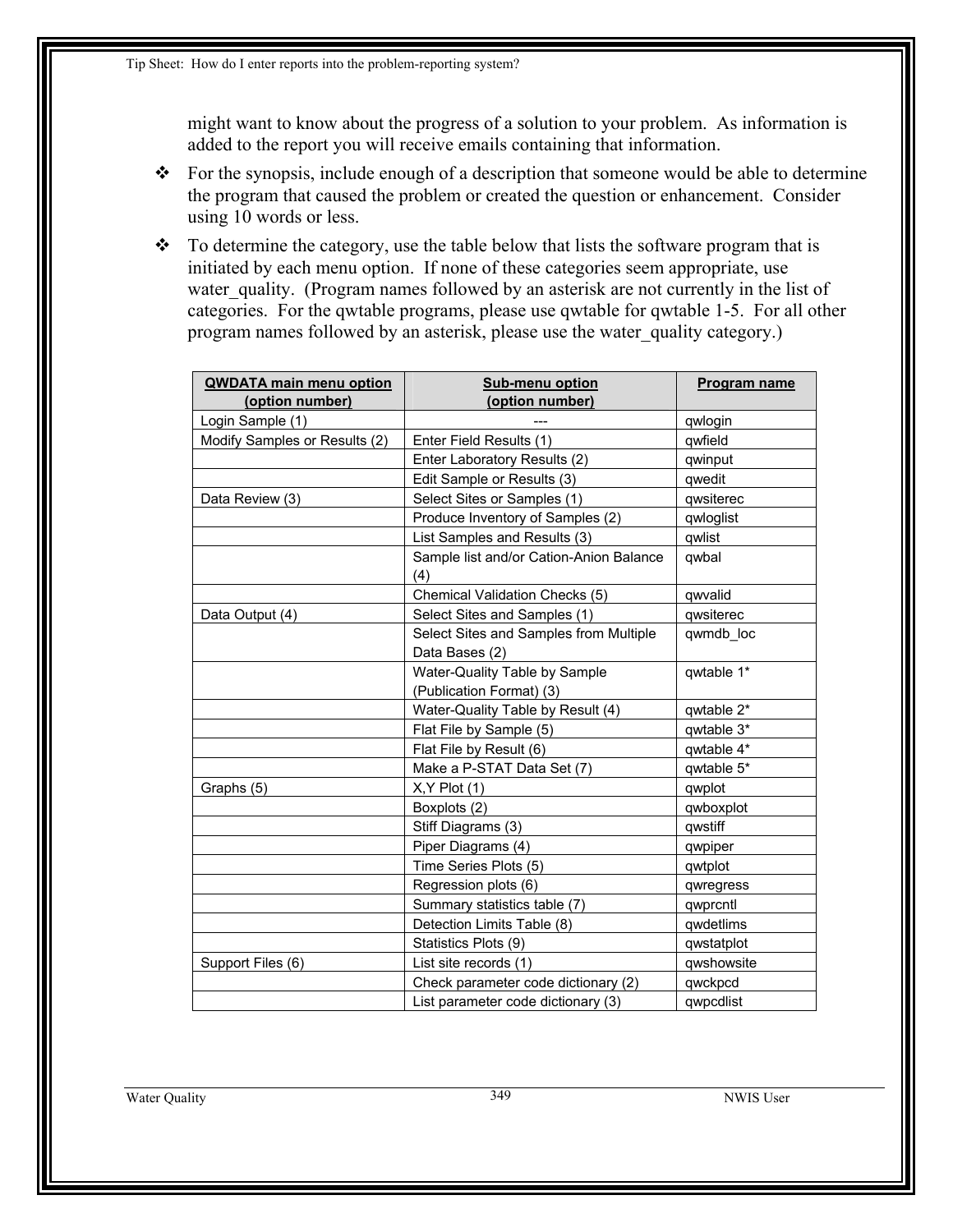| <b>QWDATA main menu option</b><br>(option number) | Sub-menu option<br>(option number)                                       | Program name      |
|---------------------------------------------------|--------------------------------------------------------------------------|-------------------|
|                                                   | Check geologic unit code file (4)                                        | qwckgeo           |
|                                                   | <b>Check Federal Information Processing</b><br>Standards (FIPS) code (5) | qwckfips          |
|                                                   | List state/county data (6)                                               | qwckstcty         |
|                                                   | Dump parameter code dictionary (7)                                       | qwpcddump         |
|                                                   | Display contents of algorithm file (8)                                   | qwalgcon          |
| Utilities (7)                                     | Change data-base number (1)                                              | mod.user dbn def* |
|                                                   | Add new site or modify site (2)                                          | stnup             |
|                                                   | Change site ID or delete site (3)                                        | stnchange         |
|                                                   | Count water quality records (4)                                          | qwcount           |
|                                                   | Set district processing status flag (5)                                  | qwflag            |
|                                                   | Set data quality indicator (DQI) code (6)                                | qwdqiflag*        |
|                                                   | Inventory DQI codes (7)                                                  | qwckdqi*          |
|                                                   | Produce drinking-water alert limit table<br>(8)                          | qwalert           |
| Batch Processing (8)                              | <b>Retrieve National Water-Quality</b><br>Laboratory Data (1)            | qwgetlab          |
|                                                   | Process batch file for all logged in<br>samples (2)                      | qw cardsin        |
|                                                   | Process batch file for all samples (3)                                   | qw enter          |
|                                                   | Process batch file for all logged in QA<br>samples (4)                   | qa cardsin        |
|                                                   | Process batch file for all QA samples (5)                                | qa enter          |
|                                                   | Produce batch output (6)                                                 | qwbatchout*       |
|                                                   | Review/Edit batch files (7)                                              | qwckbatch*        |
|                                                   | Review tab-delimited batch input<br>files $(1)$                          | qwlistbatch*      |
|                                                   | Edit tab-delimited batch input files<br>(2)                              | qweditbatch*      |
|                                                   | Produce 1- and *-card output                                             | qwfixed           |
|                                                   | Reload QW data from batch file,<br>overriding DQI (9)                    | qw cardsinxdqi*   |
|                                                   | Reload QA data from batch file,<br>overriding DQI (10)                   | qa cardsinxdqi*   |

- \* To determine the entries for release and environment, type nwisenv at your unix prompt. Copy the information printed to the screen after Release: into the Release text box. Copy the remaining information printed to the screen into the Environment text box.
- $\cdot \cdot$  In the description text box, enter a detailed description of your problem. This is your space to provide details to help NWIS personnel understand your problem. Please include results that illustrate the problem or how the problem is hampering your work. NWIS personnel will use this information to determine the severity of the problem as well as possible shortterm and long-term solutions.
- $\cdot \cdot$  In the How to Repeat text box, enter a step-by-step description you used to cause the problem to occur. You should include a list of the menu options used and a description of

Water Quality 350 NWIS User